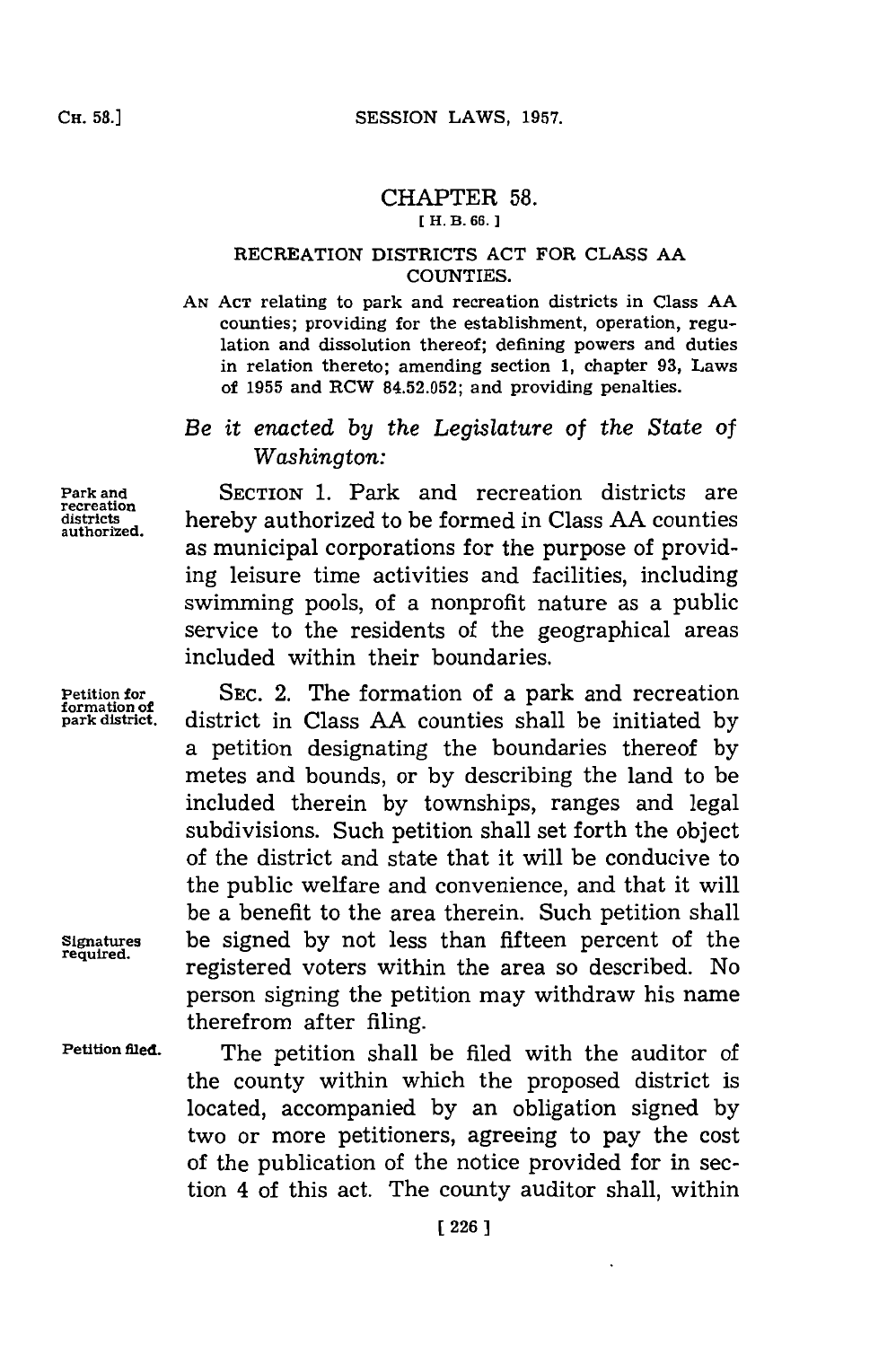thirty days from the date of filing the petition, exam- **Auditor's** ine the signatures and certify to the sufficiency or insufficiency thereof; and for that purpose shall have access to all registration books or records in the possession of the registration officers of the election precincts included, in whole or in part, within the proposed district. Such books and records shall be prima facie evidence of the truth of the certificate.

**If** the petition is found to contain a sufficient number of signatures of qualified persons, the auditor shall transmit it, together with his certificate of **suffi- Auditor's certificate of** ciency attached thereto, to the county commissioners **sufficiency.** who shall **by** resolution entered upon their minutes, receive it and fix a day and hour when they will publicly hear the petition, as provided in section 4.

**SEC. 3. A** park and recreation district in Class **Areas included. AA** counties may include any unincorporated area in the state and, when any part of the proposed district lies within the corporate limits of any city or town, said petition shall be accompanied **by** a certified copy of a resolution of the governing body of Resolution of said city or town, approving inclusion of the area required. within the corporate limits of the city or town.

SEC. 4. The board of county commissioners shall **Hearing** on set a time for a hearing on the petition for the formation of a park and recreation district to be held not more than sixty days following the receipt of such petition. Notice of hearing shall be given **by** publica- **Notice.** tion three times, at intervals of not less than one week, in a newspaper of general circulation within the county. Such notice shall state the time and place of hearing and describe particularly the area proposed to be included within the district.

SEC. 5. The board of county commissioners shall **District name and** designate a name for and fix the boundaries of the **boundaries.** proposed district following such hearing. No land shall be included in the boundaries as fixed **by** the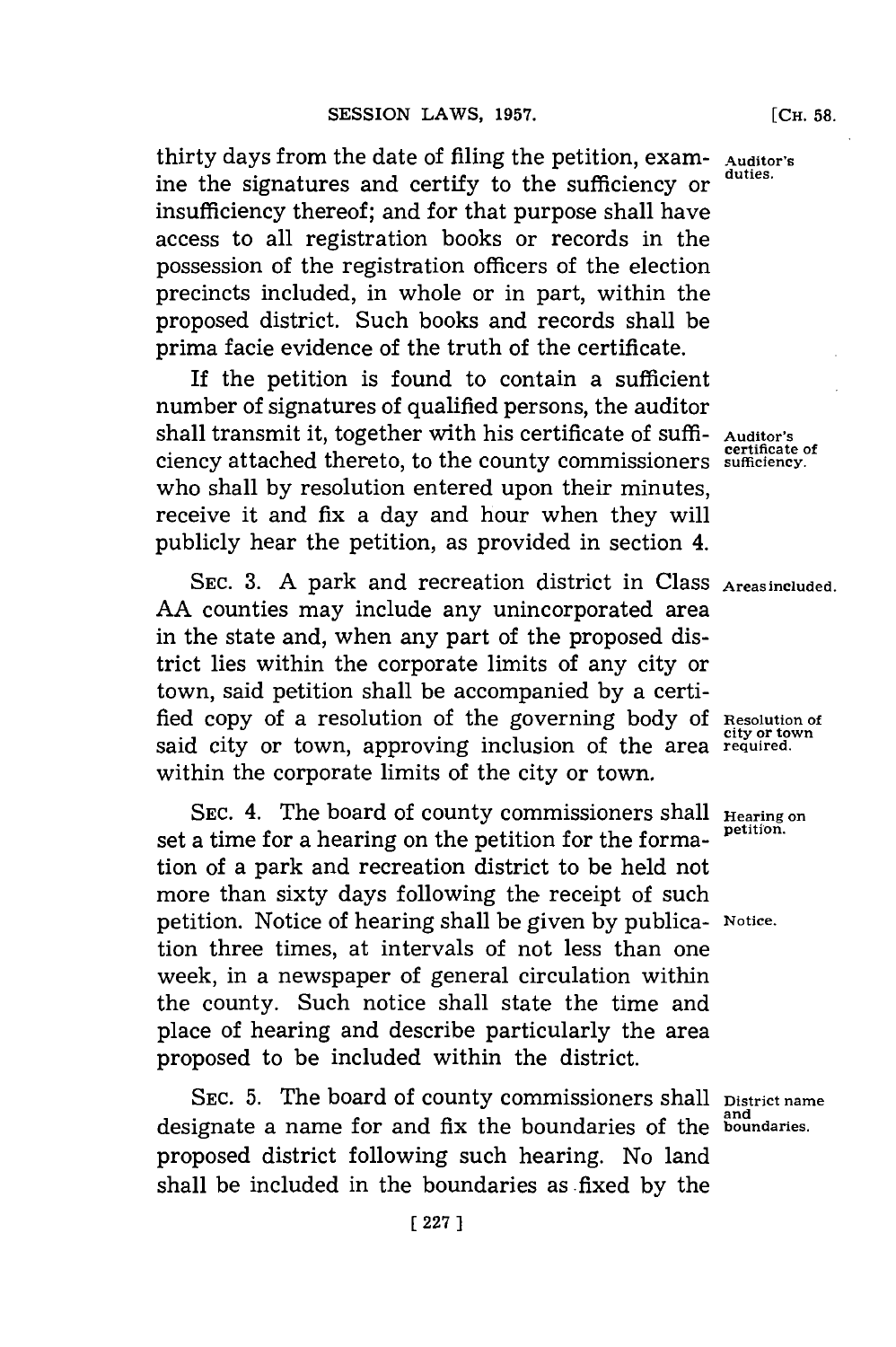#### SESSION LAWS, 1957.

**CH. 58.]**

**Park and recreation districts. Name and boundaries.**

county commissioners which was not described in the petition, unless the owners of such land shall consent in writing thereto.

The board of county commissioners shall eliminate from the boundaries of the proposed district land which they find will not be benefited **by** inclusion therein.

**SEC. 6.** The board of county commissioners, in addition to setting the boundaries of the proposed district, shall also divide it into five subdivisions and shall name five resident electors, no two of whom shall reside within the same subdivisions of said district, as candidates for election as the first park and recreation district commissioners of the district. The proposition for the formation of the proposed park and recreation district shall be submitted to the voters of such district for their approval or rejection at the next general election.

SEC. **7. All** elections pursuant to this act shall be conducted in accordance with the provisions of chapter **29.13** RCW. Notices of the election for the formation of the park and recreation district shall state generally and briefly the purpose thereof and shall give the boundaries of the proposed district, define the election precincts, designate the polling place of each, give the names of the five nominated park and recreation commissioner candidates of the proposed district, and name the day of the election and the hours during which the polls will be open. The proposition to be submitted to the voters shall be stated in such manner that the voters may indicate yes or no upon the proposition of forming the proposed park and recreation district. The ballot shall be so arranged that voters may vote for the five nominated candidates or may write in the names of other candidates.

**SEC. 8.** If a majority of all votes cast upon the proposition favors the formation of the district, the

**District subdivisions-District commissioners.**

**Election procedure-Notice-Ballots.**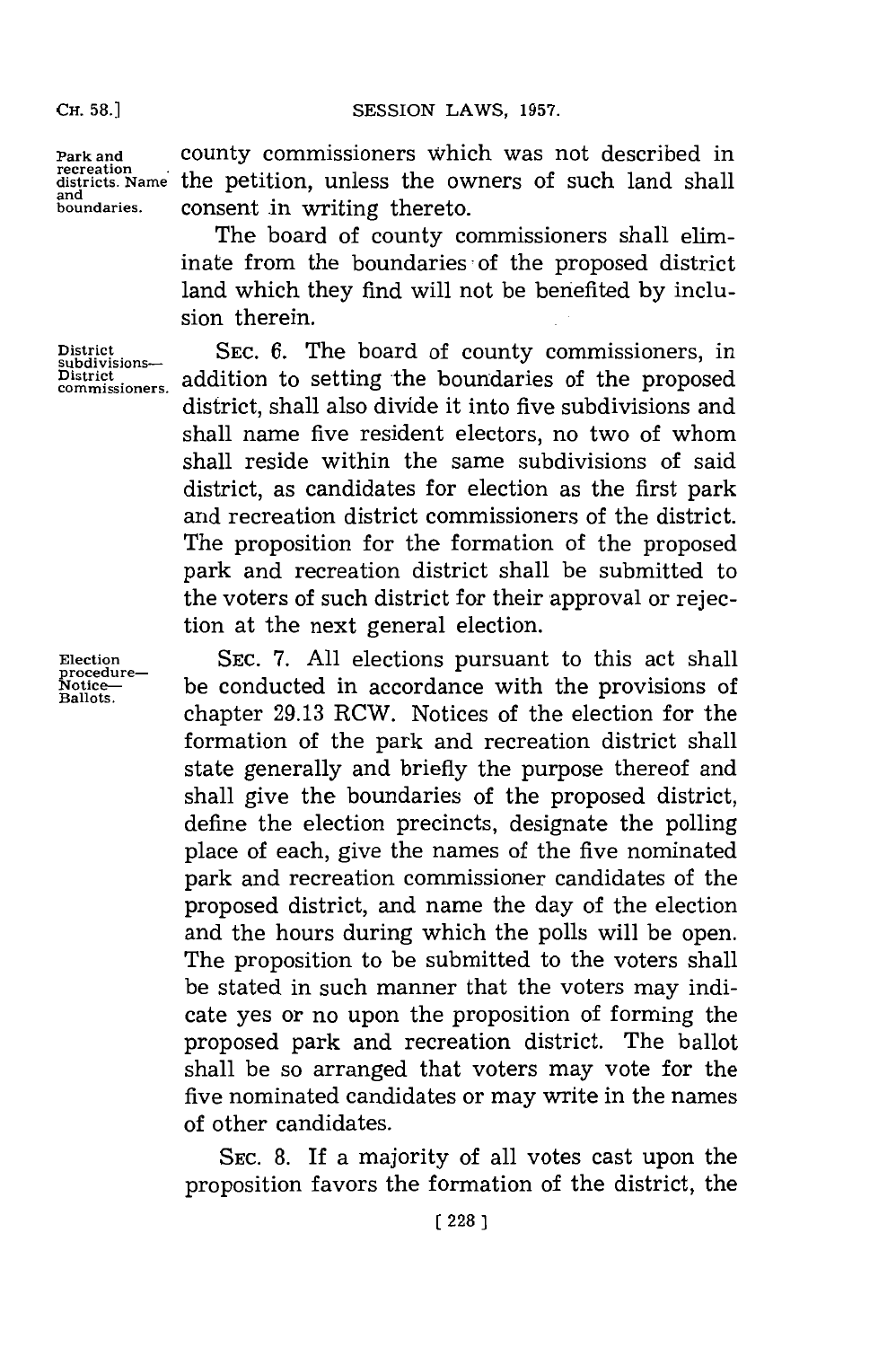board of county commissioners shall, **by** resolution, **Declaration of election result** declare the territory organized as a park and recre- **by resolution.** ation district under the name theretofore designated, and shall declare the candidate from each subdivision receiving the highest number of votes for park and recreation commissioner the duly elected first park and recreation commissioner of the subdivision of the district.

SEC. 9. Elections for park and recreation district  $_{\text{Commission}}$ **sioners.** commissioners shall be held biennially in conjunc- **Elections.** tion with the general election on the first Tuesday after the first Monday of November. Residence any- **Residence** where within the district shall qualify an elector **qualification.** for any position on the commission after the initial election. Following the initial election declarations **Declarations** of of candidacy for the office of commissioner shall be **candidacy.** filed with the county auditor not more than fortyfive nor less than thirty days prior to said election. Any candidate may withdraw his declaration at any time within five days after the last day for filing a declaration of candidacy. **All** names of candidates to be voted upon shall be printed upon the ballot alphabetically in a group under the designation of the title of the offices for which they are candidates. There shall be no rotation of names. **All** commis- **Terms.** sioners shall serve until their successors are elected and qualified. The terms of office of all commissioners after the first commissioners shall begin on the first Monday in January following their respective elections. At the first election following the formation of the district, the candidate receiving the highest number of votes shall serve for a term of six years, the two candidates receiving the next highest number of votes shall serve for four years and the two candidates receiving the next highest number of votes shall serve for two years. Thereafter all commissioners shall be elected for six year terms.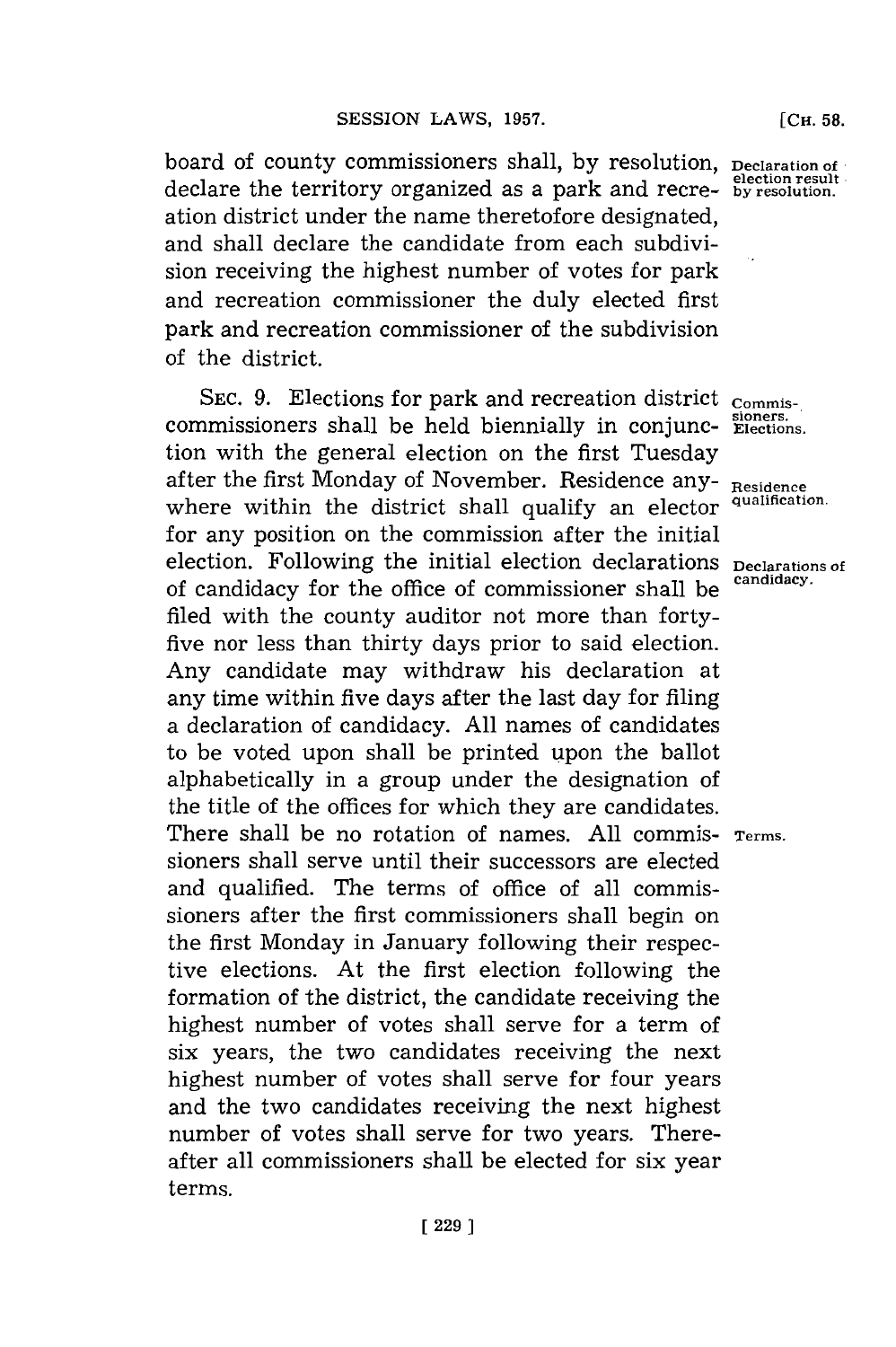# **Cli.58.]SESSION LAWS, 1957.**

**CH. 58.1**

**Commissioners to receive expenses.**

**Vacancies SEC. 10.** Vacancies on the board of park and filled. recreation commissioners shall be filled **by** a majority vote of the remaining commissioners.

**SEC. 11.** The park and recreation commissioners shall receive no compensation for their services but shall receive necessary expenses in attending meetings of the board or when otherwise engaged on district business.

**Commissioners' duties.**

**SEC.** 12. The park and recreation district board of commissioners shall:

**(1)** Elect its officers including a chairman, vice chairman, secretary, and such other officers as it may determine it requires:

(2) Hold regular public meetings at least monthly;

**(3)** Adopt policies governing transaction of board business, keeping of records, resolutions, transactions, findings and determinations, which shall be of public record;

(4) Initiate, direct and administer district park and recreation activities, and select and employ such properly qualified employees as it may deem necessary.

Powers of SEC. 13. Park and recreation districts in Class districts. AA counties shall have such powers as are necessary to carry out the purpose for which they are created, including, but not being limited to, the power: **(1)** To acquire and hold real and personal property; (2) to dispose of real and personal property only **by** unanimous vote of the district commissioners; **(3)** to make contracts; (4) to sue and be sued; **(5)** to borrow money to the extent and in the manner authorized **by** this act; **(6)** to grant concessions; **(7)** to make charges for the use of facilities or for participation; **(8)** to make and enforce rules and regulations governing the use of property, facilities or equipment and the conduct of persons thereon; **(9)** to con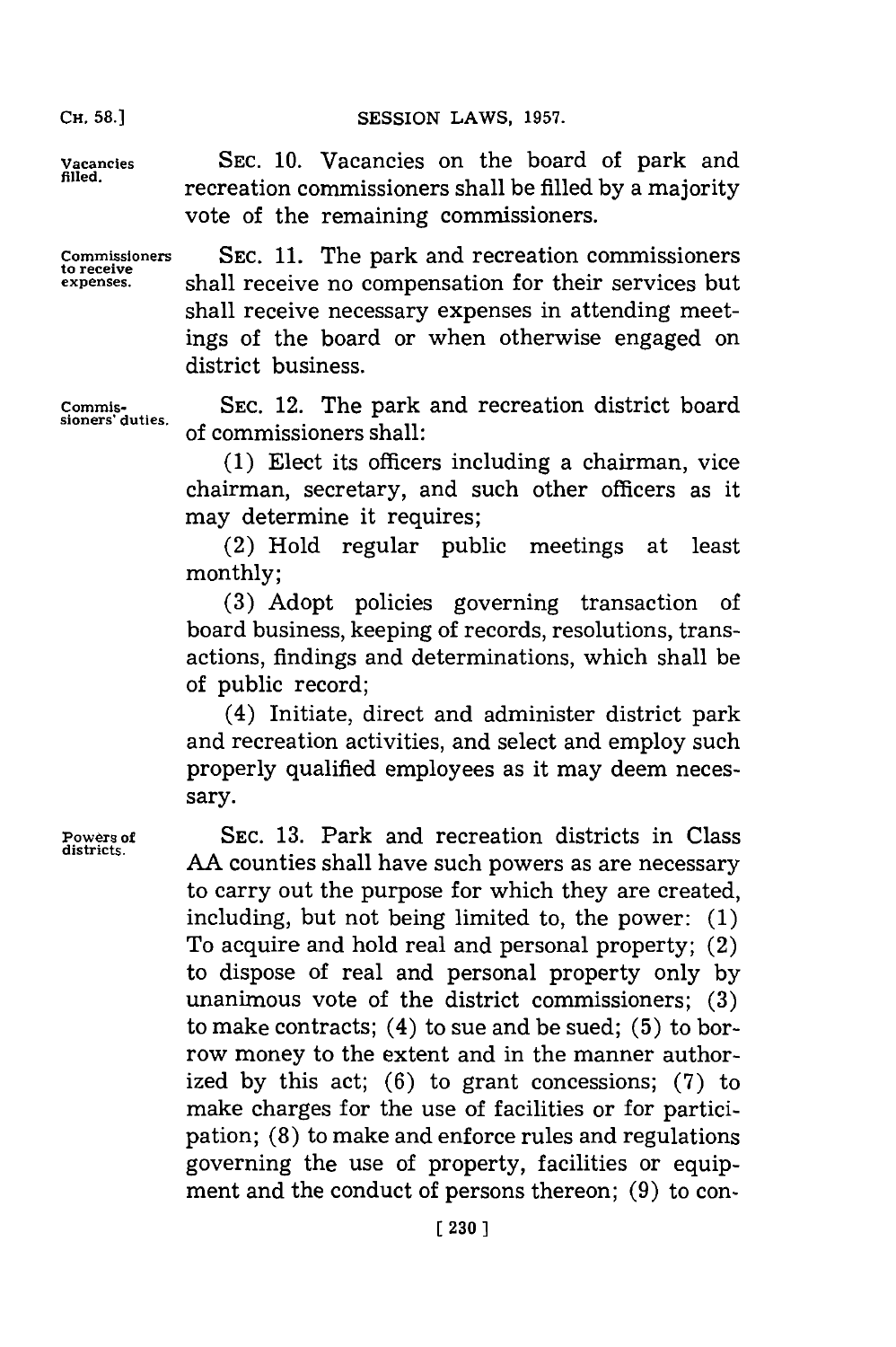tract with any municipal corporation, governmental **Powers of** or private agencies for the conduct of park and recreation programs; **(10)** to operate jointly with other governmental units any facilities or property including participation in the acquisition; **(11)** to hold in trust or manage public property useful to the accomplishment of their objectives; (12) to establish cumulative reserve funds in the manner and for the purposes prescribed **by** law for cities; and, **(13)** to make improvements or to acquire property **by** the local improvement method in the manner prescribed **by** this act: *Provided,* That such improvement or acqui- **Proviso.** sition is within the scope of the purposes granted to such park and recreation district.

**SEC.** 14. **A** park and recreation district in Class **Special levies AA** counties shall not have power to levy an annual authorized levy, but it shall have the power to levy a tax upon the property included within the district, in the manner prescribed for cities for the purpose of exceeding the limitations established **by** Article VII, section 2, as amended **by** Amendment **17,** of the Constitution and **by** RCW **84.52.052.** Such special, voted levy may be either for operating funds or for capital outlay, or for a cumulative reserve fund. **A** park and recreation district may issue general obli- **Bonds.** gation bonds for capital purposes only, not to exceed an amount, together with any outstanding general obligation indebtedness equal to one and one-half percent of the assessed valuation of the taxable property within such district, and may provide for the retirement thereof **by** levies in excess of millage limitations in accordance with the provisions of RCW **84.52.056.**

**SEC. 15.** Section **1,** chapter **93,** Laws of **1955** and **RCW 84.52.052** RCW 84.52.052 are each amended to read as follows:

The limitations imposed by RCW 84.52.050 Excess levies<br>ough 84.52.056, shall not prevent the levy of When-<br>little and Procedure. through 84.52.056, shall not prevent the levy of additional taxes, not in excess of five mills a year

**authorized.**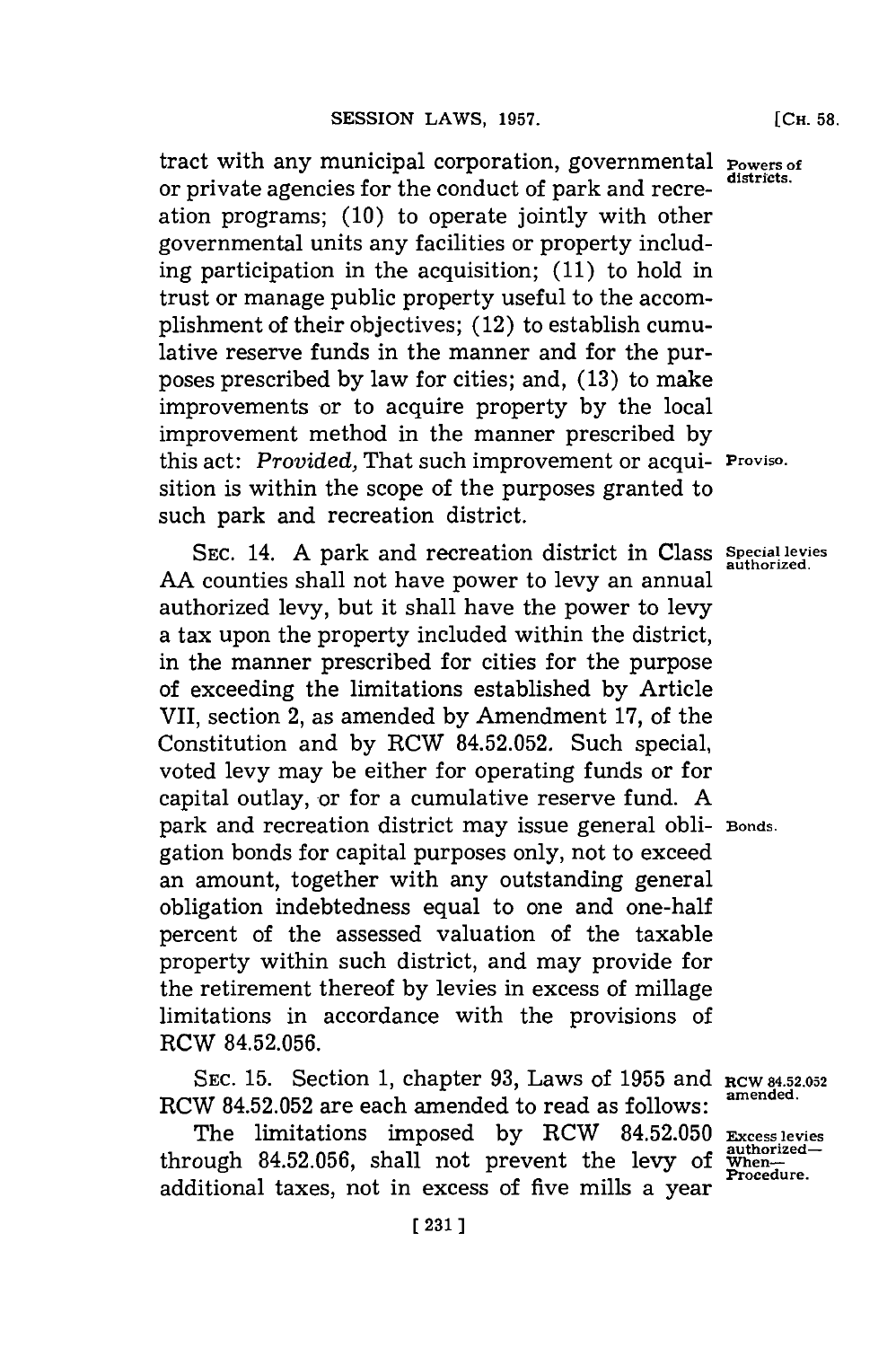**Excess levies authorized-When-Procedure.**

and without anticipation of delinquencies in payment of taxes, in an amount equal to the interest and principal payable in the next succeeding year on general obligation bonds, outstanding on December **6,** 1934, issued **by** or through the agency of the state, or any county, city, town, or school district, or the levy of additional taxes to pay interest on or toward the reduction, at the rates provided **by** statute, of the principal of county, city, town, or school district warrants outstanding on December **6, 1932;** but this millage limitation with respect to general obligation bonds shall not apply to any taxing district in which a larger levy is necessary in order to prevent the impairment of the obligation of contracts. Any county, school district, metropolitan park district, park and recreation district in Class **AA** counties, sewer district, water district, public hospital district, rural county library district, intercounty rural library district, fire protection district, city or town may levy taxes at a rate in excess of the rate specified in RCW **84.52.050** through 84.52- **.056,** when authorized so to do **by** the electors of such county, school district, metropolitan park district, park and recreation district in Class **AA** counties, sewer district, water district, public hospital district, rural county library district, intercounty rural library district, fire protection district, city or town **by** a three-fifths majority of those voting on the proposition at a special election, to be held in the year in which the levy is made, and not oftener than twice in such year, in the manner provided **by** law for holding general elections, at such time as may be fixed **by** the body authorized to call the same, which special election may be called **by** the board of county commissioners, board of school directors, or council, board of commissioners, or other governing body of any metropolitan park district, park and recreation district in Class **AA** counties, sewer district, water district, public hospital district,

**Public agencies authorized-Elections.**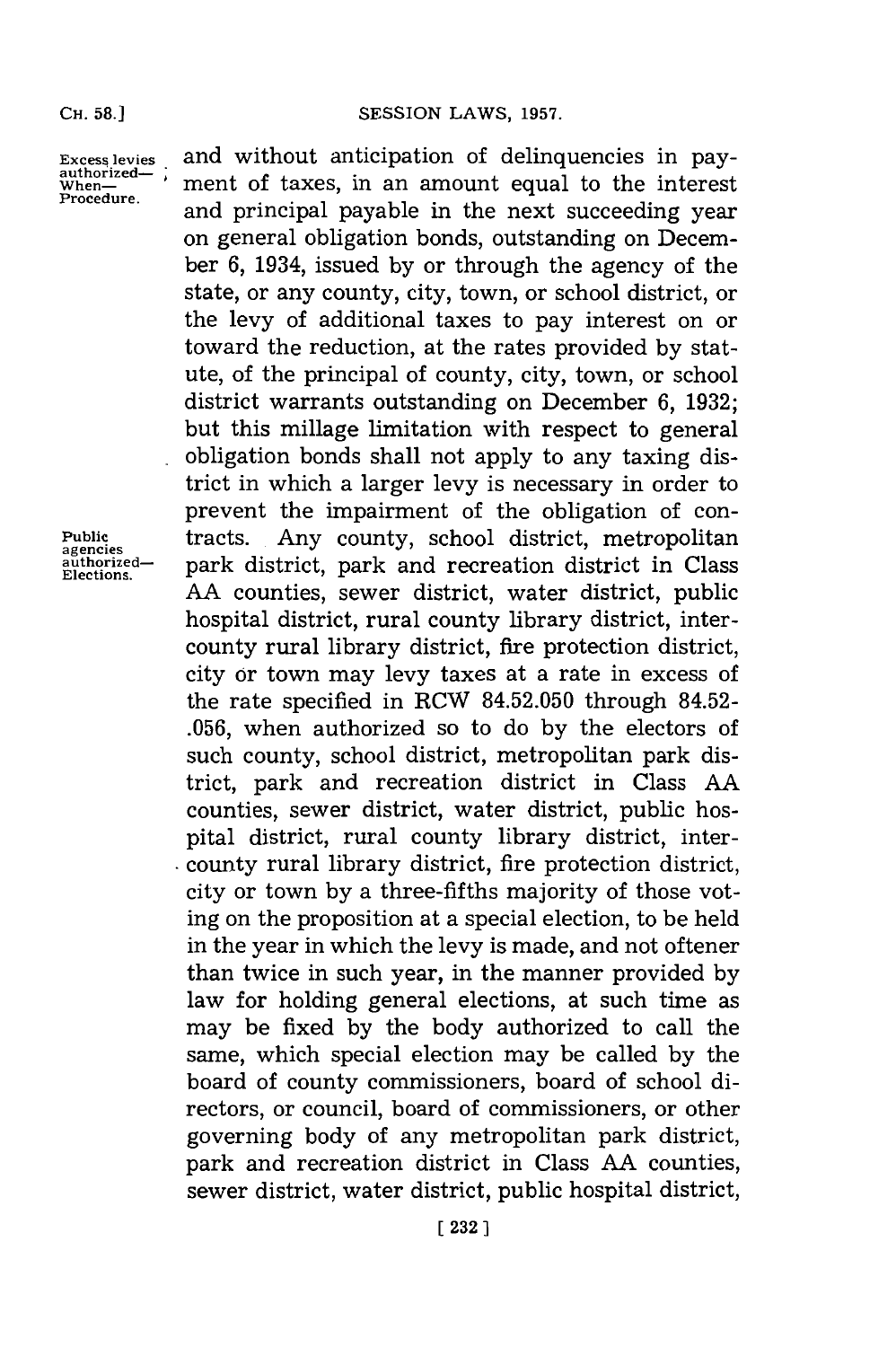rural county library district, intercounty rural library district, fire protection district, city or town, **by** giving notice thereof **by** publication in the manner provided **by** law for giving notices of general elections, at which special election the proposition of authorizing such excess levy shall be submitted in such form as to enable the voters favoring the proposition to vote "Yes," and those opposed thereto to vote "No": Provided, That the total number **Proviso.** of persons voting at such special election must constitute not less than forty percent of the voters in said taxing district who voted at the last preceding general state election: *Provided further,* That the **Proviso.** total number of persons voting on an excess levy for current operating purposes at any such special election of any school district prior to November **3,** 1954, must constitute not less than forty percent of the voters in said taxing district who voted at the last preceding general election in such district.

SEC. 16. The county treasurer of the county in District treasurer-<br>ich the district shall be located shall be the trea- Warrantswhich the district shall be located shall be the trea- Warrants-<br>
<sup>treasurer-</sup> surer of the district, and expenditures shall be made upon warrants drawn **by** the county auditor pursuant to vouchers approved **by** the board of park and recreation commissioners.

SEC. 17. The board of park and recreation com- District missioners of each park and recreation district shall **budget.** annually compile a budget, in form prescribed **by** the state division of municipal corporations, for the ensuing calendar year, and which shall, to the extent that anticipated income is actually realized, constitute the appropriations for the district. The budget may include an amount to accumulate a reserve for a stated capital purpose. In compiling the budget, all available funds and anticipated income shall be taken into consideration, including contributions or contractual payments from school districts, cities or towns, county, or any other governmental unit; gifts

**[CH. 58.**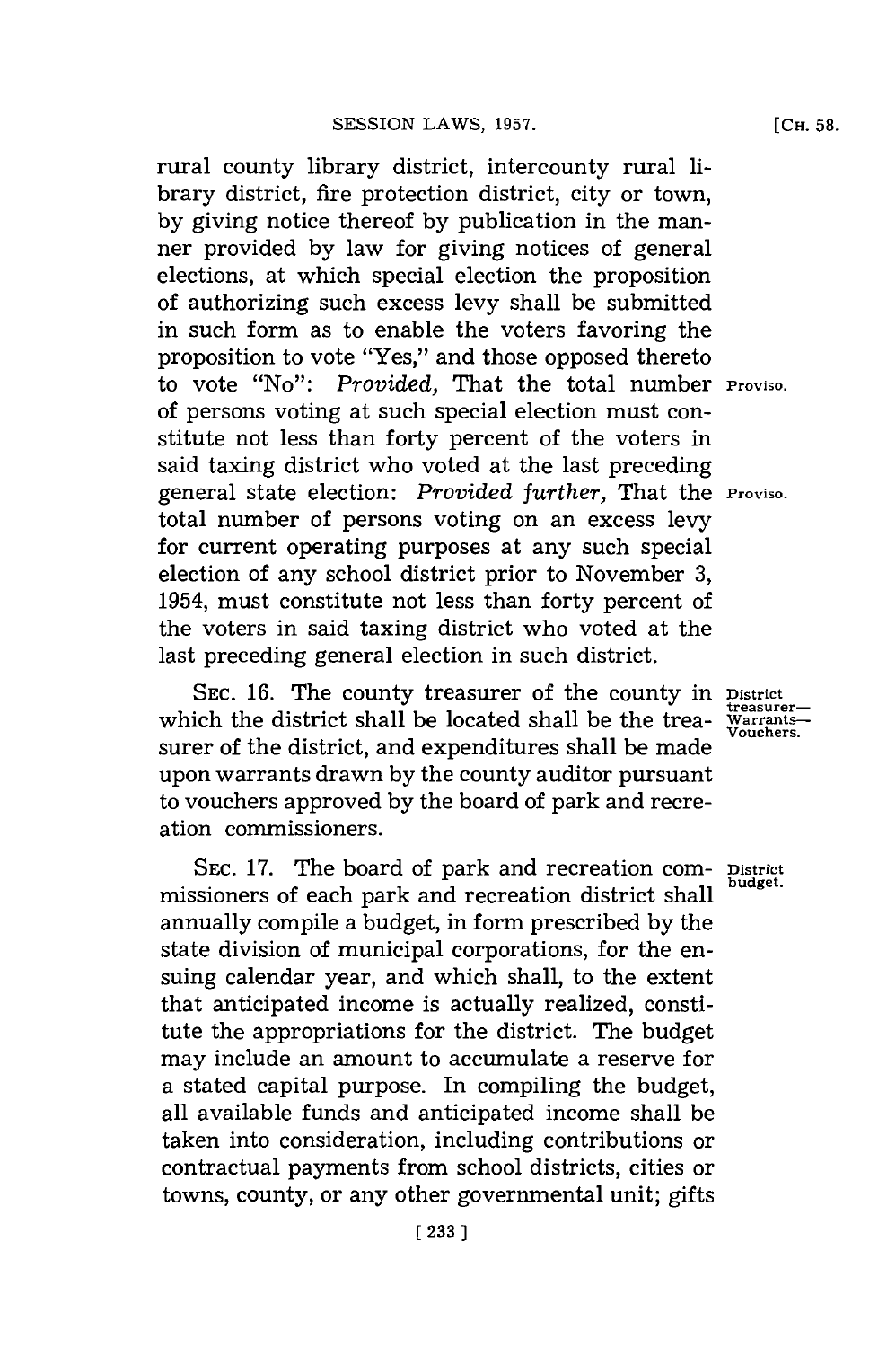and donations; special tax levy; assessments; fees and charges; proceeds of bond issues; cumulative reserve funds.

Expenditures, SEC. 18. Expenditures shall be made solely in accordance with the budget, and should revenues accrue at a rate below the anticipated amounts, the board of park and recreation commissioners shall re-**Proviso.** duce expenditures accordingly: *Provided,* That the board may, **by** unanimous vote, authorize such expenditures, or authorize expenditures in excess of those budgeted, if sufficient revenue to pay such expenditures is derived **by** the levy of the district or if provided **by** other governmental agencies specifically for such purposes.

**Violation of rules-Penalty.**

**SEC. 19.** The violation of any of the rules or regulations of a park and recreation district adopted **by** its board for the preservation of order, control of traffic, protection of life or property or **for** the regulation of the use of park property shall constitute a misdemeanor.

**Additional area may be added to district.**

SEC. 20. After a park and recreation district in Class **AA** counties has been organized, an additional area may be added **by** the same procedure within the proposed additional area as is provided herein for the organization of a park and recreation district, except that no first commissioners shall be nominated **by** the board of county commissioners or elected, and all electors within both the organized park and recreation district and the proposed additional territory shall vote upon the proposition for enlargement.

**Local improve- SEC.** 21. Whenever the board of park and recre- **ment districts** ation commissioners of any district shall determine that any proposed capital improvement would be of special benefit to all or to any portion of the district, it may establish local improvement districts within **Assessments,** its territory; levy special assessments under the mode of annual installments extending over a period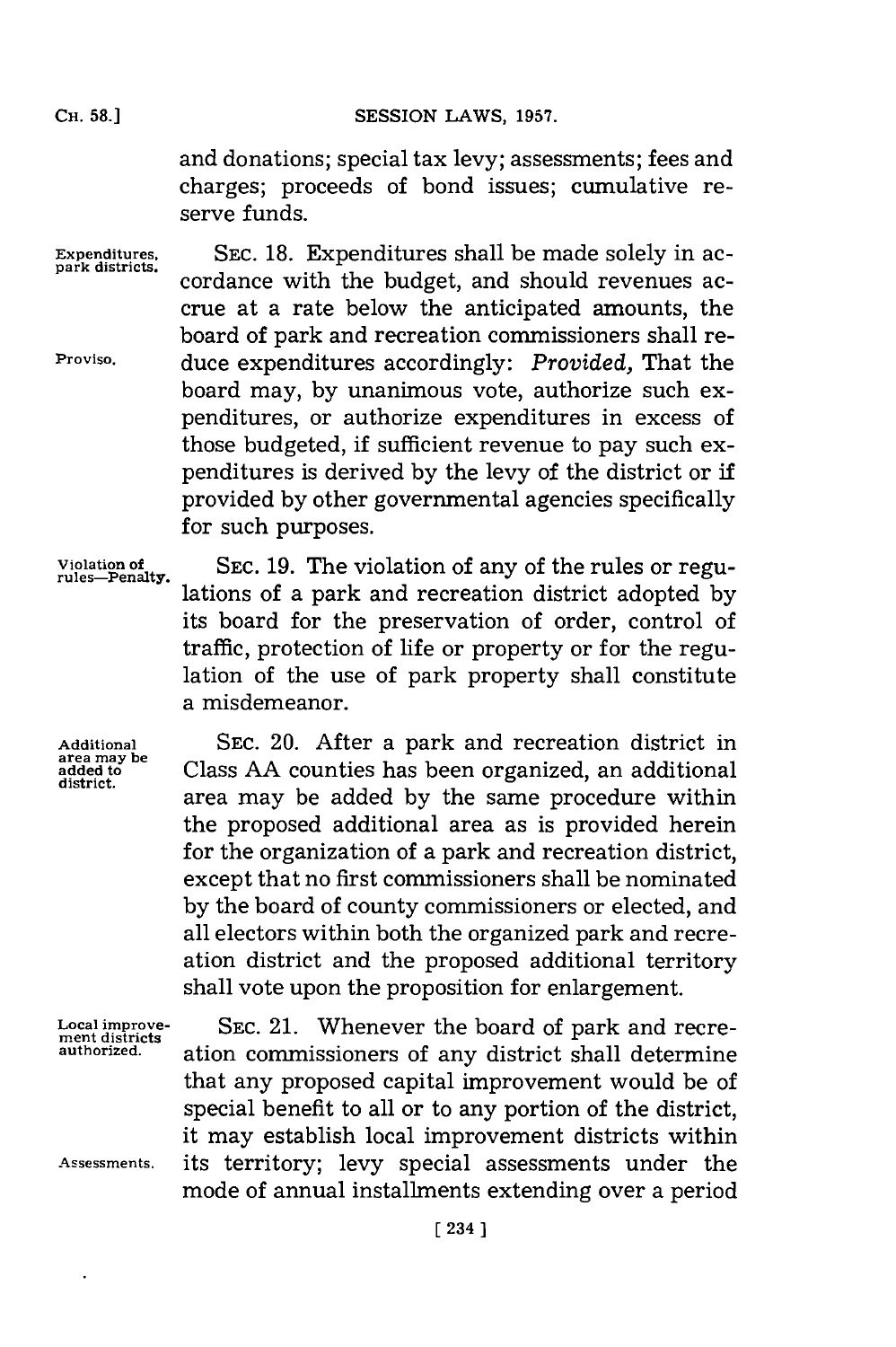not exceeding twenty years, on all property specially benefited **by** a local improvement, on the basis of special benefits to pay in whole or in part the damage or costs of any improvements ordered in the district; and issue local improvement bonds in the **Bonds.** improvement district to be repaid **by** the collection of local improvement assessments. The method of es- **Procedure.** tablishment, levying, collection and enforcement of such assessments and issuance and redemption of local improvement warrants and bonds and the provisions regarding the conclusiveness of the assessment roll and the review **by** the superior court of any objections thereto shall be as provided for the levying, collection, and enforcement of local improvement assessments and the issuance of local improvement bonds **by** cities of the first class, including the restraints provided for in RCW **35.43.160** through **35.43.170,** insofar as consistent herewith. The duties **County treas**devolving upon the city treasurer are hereby imposed upon the county treasurer for the purposes hereof. The mode of assessment shall be determined **by** the board.

**SEC.** 22. Local improvement districts may be ini- **Initiation of** tiated either **(1)** by resolution of the board of park ment district. and recreation commissioners, or, (2) **by** petition signed **by** the owners (according to the county auditor's records) of at least fifty-one percent of the area of land within the limits of the local improvement district to be created.

SEC. 23. If the board of park and recreation com-<br>sioners desires to initiate the formation of a local tion by resomissioners desires to initiate the formation of a local  $\frac{\text{when in}}{\text{tion by } \text{to } \text{in}}$ improvement district by resolution, it shall first pass a resolution declaring its intention to order such improvement, setting forth the nature and territorial extent of such proposed improvement, designating the number of the proposed local improvement district and describing the boundaries thereof, stating the estimated cost and expense of the improvement

**[CH. 58.**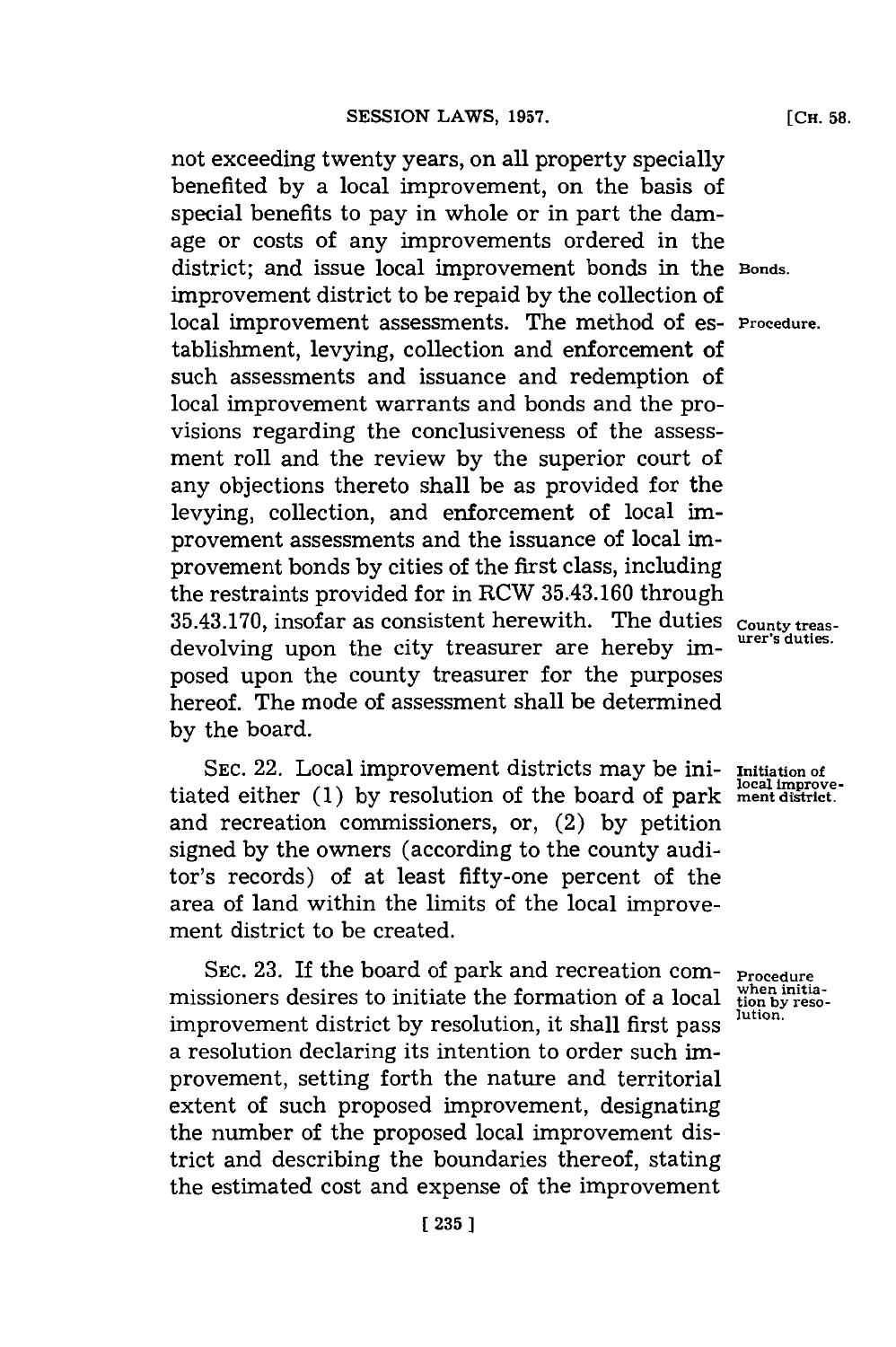# SESSION LAWS, 1957.

and the proportionate amount thereof which will be borne **by** the property within the proposed district, and fixing a date, time and place for a public hearing on the formation of the proposed local district.

**Procedure when initiation by petition.**

**SEC.** 24. If such local improvement district is initiated **by** petition, such petition shall set forth the -nature and territorial extent of the proposed improvement requested to be ordered and the fact that the signers thereof are the owners (according to the records of the county auditor) of at least fifty-one percent of the area of land within the limits of the local improvement district to be created. Upon the filing of such petition the board of park and recreation commissioners shall determine whether it is sufficient, and the board's determination thereof shall be conclusive upon all persons. No person shall withdraw his name from the petition after it has been filed with the board. If the board shall find the petition to be sufficient, it shall proceed to adopt a resolution declaring its intention to order the improvement petitioned for, setting forth the nature and territorial extent of said improvement, designating the number of the proposed local district and describing the boundaries thereof, stating the estimated cost and expense of the improvement and the proportionate amount thereof which will be borne **by** the property within the proposed local district, and fixing a date, time and place for a public hearing on the formation of the proposed local district.

**Publication of resolution of** intention, how**ment initiated.**

The resolution of intention, whether adopted on the initiative of the board or pursuant to a petition of the property owners, shall be published in at least two consecutive issues of a newspaper of general circulation in the proposed local district, the date of the first publication to be at least fifteen days prior to the date fixed **by** such resolution for hearing before the board.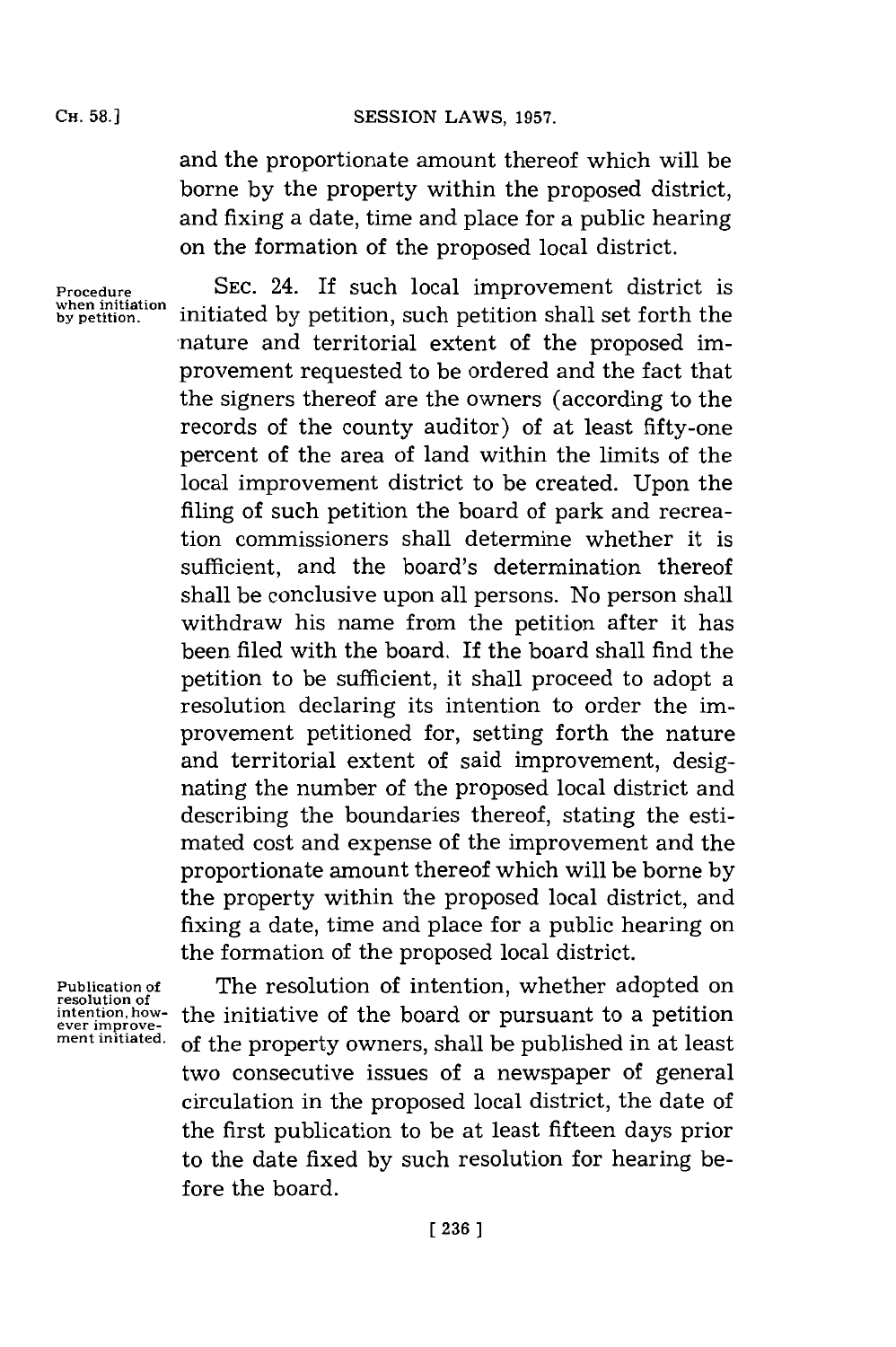SEC. 25. Notice of the adoption of the resolution **Notice of adop** of intention shall be given each owner or reputed owner of any lot, tract, parcel of land or other property within the proposed improvement district **by** mailing said notice at least fifteen days before the date fixed for the public hearing to the owner or reputed owner of the property as shown on the tax rolls of the county treasurer at the address shown thereon. The notice shall refer to the resolution of intention and designate the proposed improvement district **by** number. Said notice shall also set forth the nature of the proposed improvement, the total estimated cost, the proportion of total cost to be borne **by** assessments, the estimated amount of the cost and expense of such improvement to be borne **by** the particular lot, tract or parcel, the date, time and place of the hearing before the board of park and recreation commissioners; and in the case of improvements initiated **by** resolution, the notice shall also state that all persons desiring to object to the formation of the proposed district must file their written protests with the secretary of the board before the time fixed for said public hearing.

SEC. 26. Whether the improvement is initiated Public hearing by petition or resolution, the board of park and recreation commissioners shall conduct a public hearing at the time and place designated in the notice to property owners. At this hearing the board shall hear objections from any person affected **by** the formation of the local district and may make such changes in the boundaries of the district or such modifications in the plans for the proposed improvement as shall be deemed necessary: *Provided,* That **Proviso.** the board may not change the boundaries of the district to include or exclude property not previously included or excluded without first passing a new resolution of intention and giving a new notice to

**\*solu-ten**tion—Contents.

however improvement<br>initiated.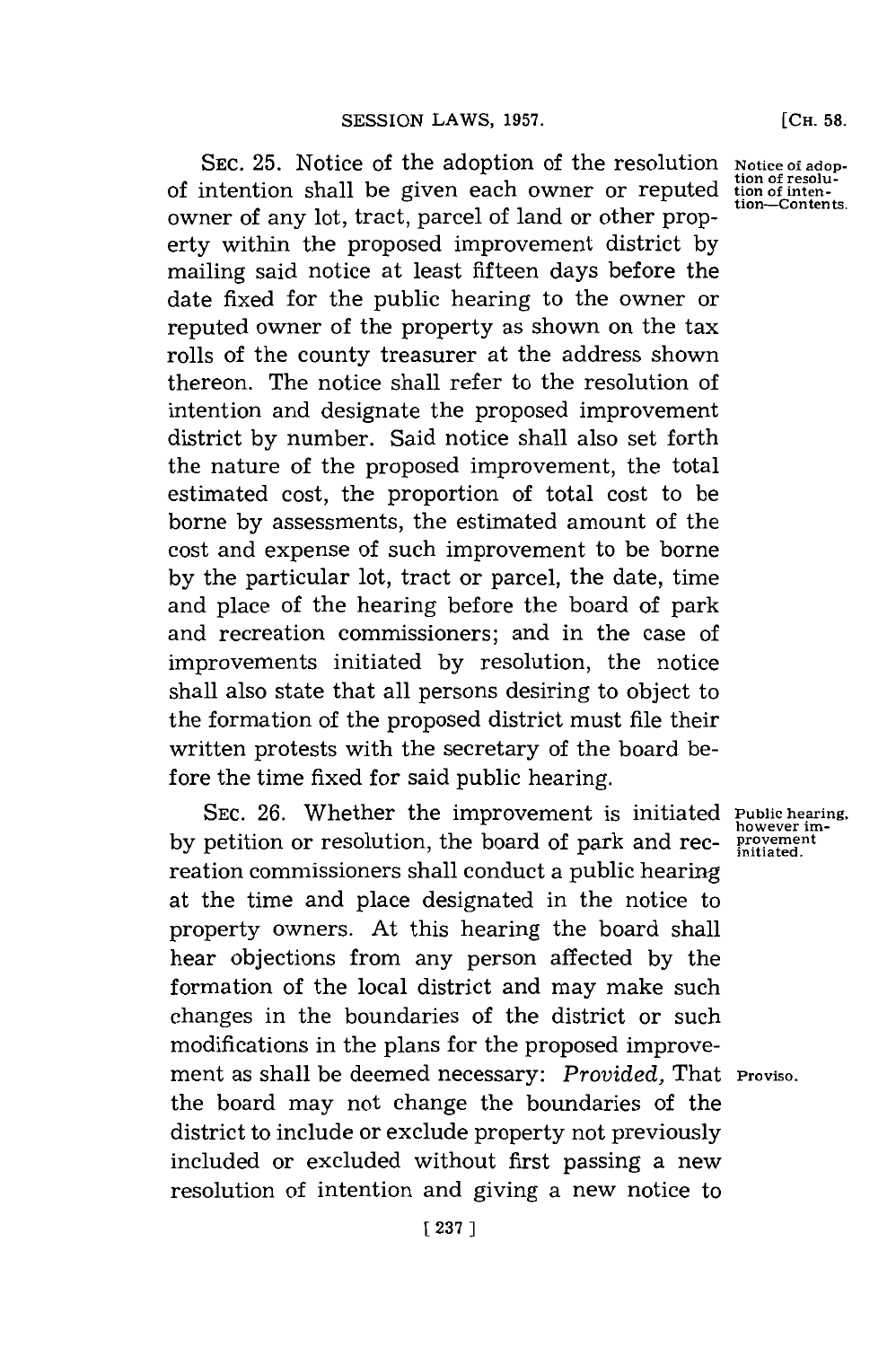**Jurisdiction of board after hearing.**

**Proviso.**

**8ESSION LAWS, 1957.** 

property owners in the manner and form and within the time herein provided for the original notice.

**SEC. 27.** After said hearing the board of park and recreation commissioners shall have jurisdiction to overrule protests and proceed with any such improvement initiated **by** petition or resolution: *Provided,* That the jurisdiction of the board to proceed with any improvement initiated **by** resolution shall be divested **by** a protest filed with the secretary of the board prior to said public hearing for the improvement signed **by** the owners of the property within the proposed local improvement district which is subject to sixty percent or more of the cost of the improvement as shown and determined **by** the preliminary estimates and assessment roll of the proposed improvement district.

**Board pro- SEC. 28.** If the board of park and recreation com**chall conduct on . finding for cenure in the missioners finds that the district should be formed, <br>the district of a struct shall by resolution order the improvement adopt district.** it shall **by** resolution order the improvement, adopt detailed plans of the local improvement district and declare the estimated cost thereof, acquire all necessary land therefor, pay all damages caused thereby, and commence in the name of the park and recreation district such eminent domain proceedings as may be necessary to entitle the district to proceed with the work. The board shall thereupon proceed with the work and file with the county treasurer its **A4ssessment** roll levying special assessments in the amount to be paid by special assessment against the property situated within the improvement district in proportion to the special benefits to be derived **by** the property therein from the improvement.

> **SEC. 29.** Before approval of the roll a notice shall be published once a week for two consecutive weeks in a newspaper of general circulation in the local district, stating that the roll is on file and open to inspection in the office of the secretary, and fixing the time, not less than fifteen or more than thirty

**Notice of** filing of assess-<br>ment roll— **Procedure for approval.**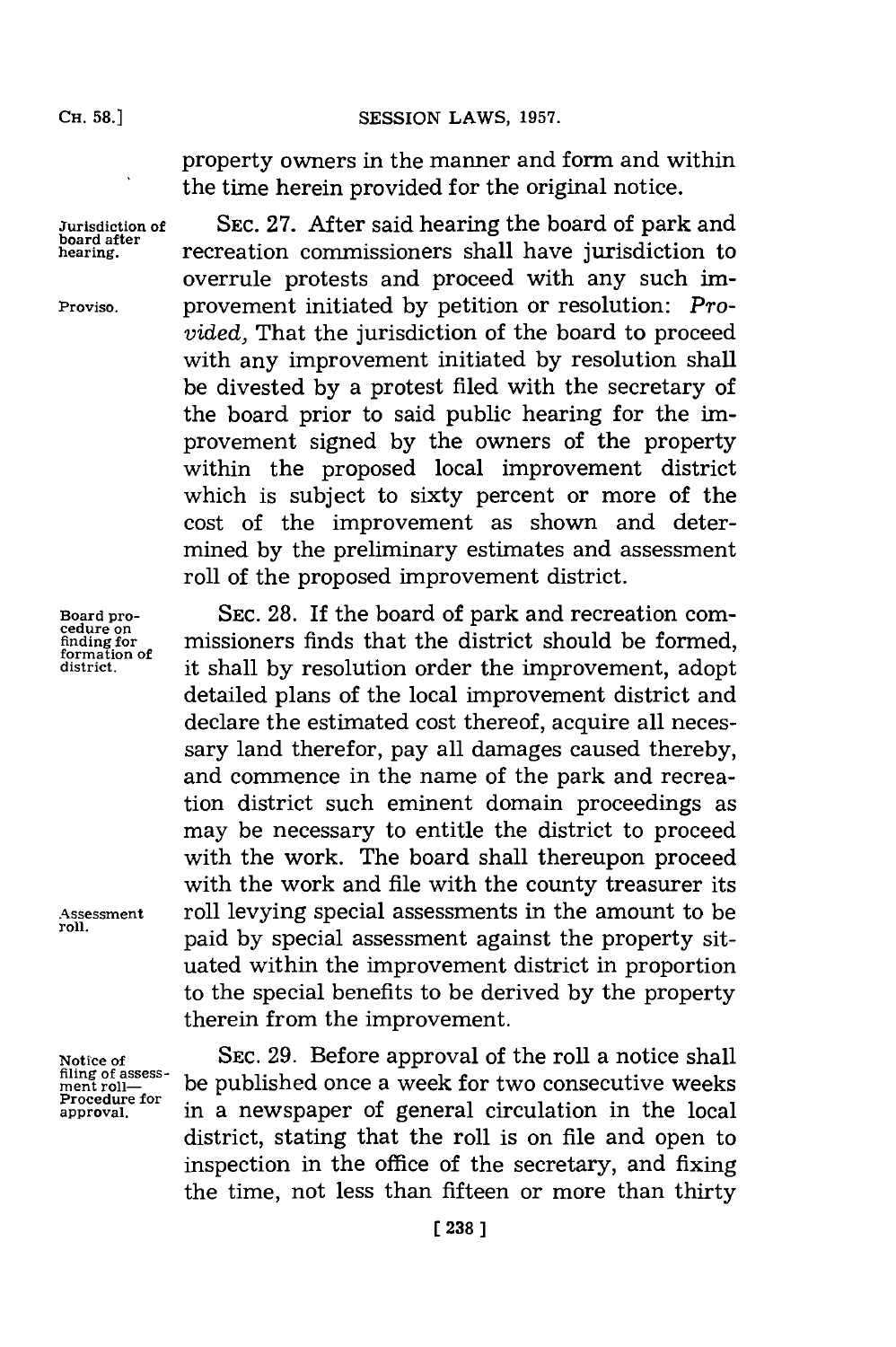days from the date of the first publication of the notice within which protests must be filed with the secretary against any assessments shown thereon, and fixing a time when a hearing will be held **by** the board of park recreation commissioners on the protests. Notice shall also be given **by** mailing, at least fifteen days before the hearing, a similar notice to the owners or reputed owners of the land in the local district as they appear on the books of the treasurer of the county in which the park and recreation district is located. At the hearing, or any adjournment thereof, the commissioners may correct, change or modify the roll, or any part thereof, or set aside the roll and order a new assessment, and may then **by** resolution approve it. **If** an assessment is raised a new notice similar to the first shall be given, after which final approval of the roll may be made. When property has been entered originally upon the roll and the assessment thereon is not raised, no objection thereto shall be considered **by** the commissioners or **by** any court on appeal unless the objection is made in writing at, or prior, to the date fixed for the original hearing upon the roll.

**SEC. 30.** Whenever any land against which there has been levied any special assessment **by** any park and recreation district shall have been sold in part or subdivided, the board of park and recreation commissioners of such district shall have the power to order a segregation of the assessment.

**SEC. 31.** Any person desiring to have such a special assessment against a tract of land segregated to apply to smaller parts thereof shall apply to the board of park and recreation commissioners of the park and recreation district which levied the assessment. If the board determines that a segregation should be made, it shall **by** resolution order the county treasurer to make segregation on the original assessment roll as directed in the resolution. The

**Procedure for segregation of assessment.**